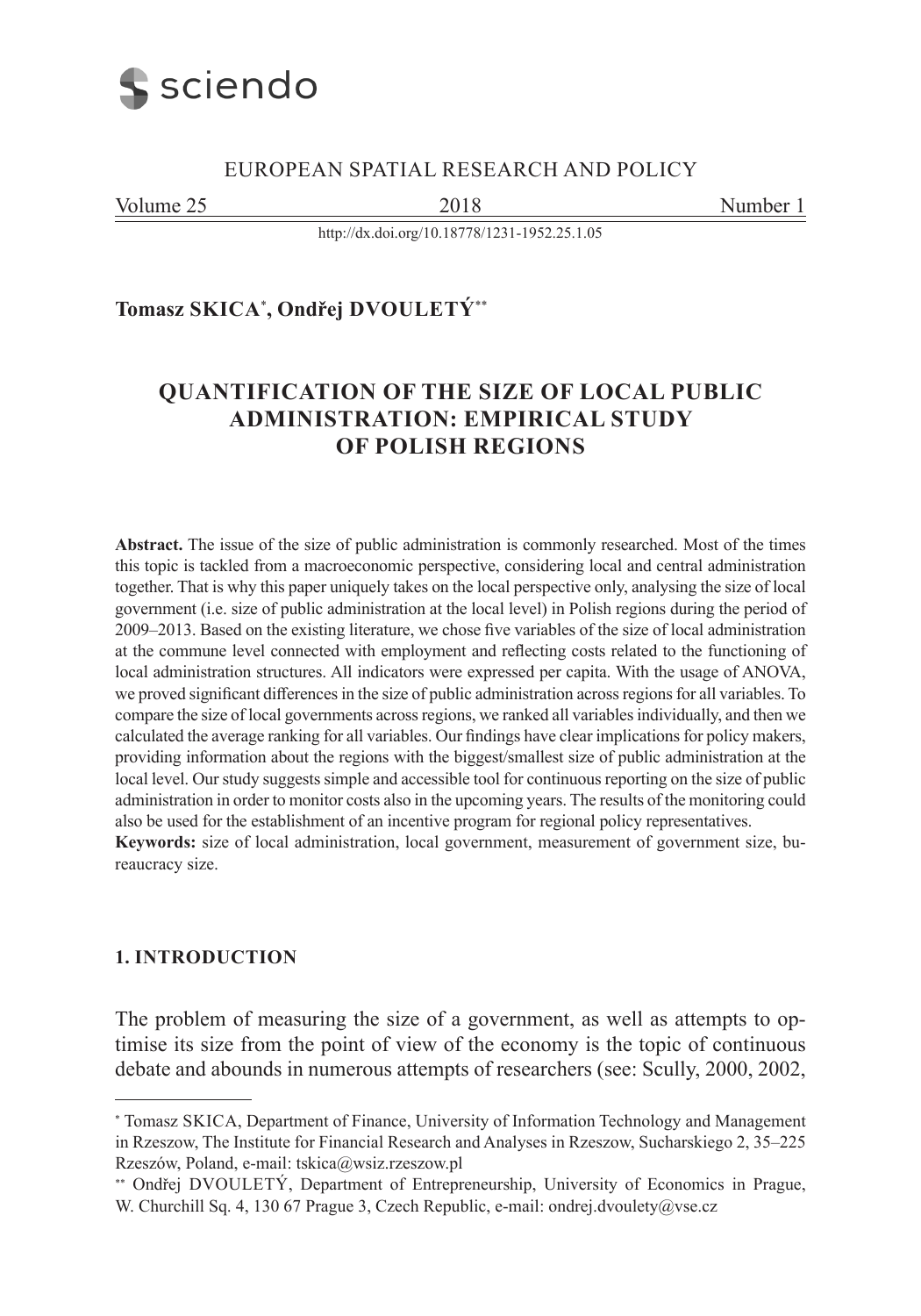2003; Handoussa and Reiffers, 2003; Tanzi and Schuknecht, 2007; Forte and Magazzino, 2011; Magazzino, 2012; Di Matteo, 2013; Kolařík *et al*., 2014, Di Liddo *et al*., 2015, Afonso and Jalles, 2016; Obydenkova and Salahodjaev, 2017, p. 7, and many others). The scholars mentioned above highlight the problem of methodology in measuring the size of a government and including its adaptation to the lower levels of territorial division of a country. This fact is particularly important because the size of public administration, and particularly of local administration is important at least for a few reasons and it expands far beyond academic discussion.

The size of public administration is a synthetic indicator of the bureaucracy in a country (see: Evans and Rauch, 1999; Dahlström *et al*., 2010), and shows the costs that it creates for the community which is funding its functioning. Thanks to the developed methodology of government size measurement it becomes possible to make an economic evaluation of the achievements of the authorities from the point of view of the size of its structures (Karras, 1996). At the same time, knowledge about the needs and expectations of the society, as well as assessing the effectiveness of implementation of the tasks of civil servants to the society's satisfaction, should move the discussion about the size of public administration to the lowest level of territorial division of the country (Sirait, 2017). In Poland it is created by local government, which has a number of rights to set the local law. Moreover, it has the highest financial autonomy (among all local government units), is placed closest to the inhabitants and spends funds co-created by citizens. Combining the effectiveness of satisfying the collective needs with the objective limitation of public funds, a natural question arises about the size of the structures of the local authorities responsible for their execution. The cost of its operation is connected with an objective competition between the scale and range of viable public tasks, financed from the same local budget.

The lowest level of territorial division of a country shows considerable variation because of its generic characteristics (in Poland it is possible to have urban communes, rural communes, urban-rural communes and cities with district status), the size of budgets, and the level of socio-economic development. Those differences are an argument to preserve the correlation between the size of the local government and individual conditions of a specific territory (Fukushige and Shi, 2016). The objective criterion here is the number of inhabitants for whom public administration services are provided. In this case, both hypertrophy of public administration and its small size are unfavourable. Meanwhile, despite the justification for the government size measurement, the studies of its scale are provided mainly for the whole country, not for the local level. The existing literature on the size of public administration does not exhaust this concept and it does not indicate a single, unified measurement method which would move from the central level down and fit all of the components of public administration in Poland.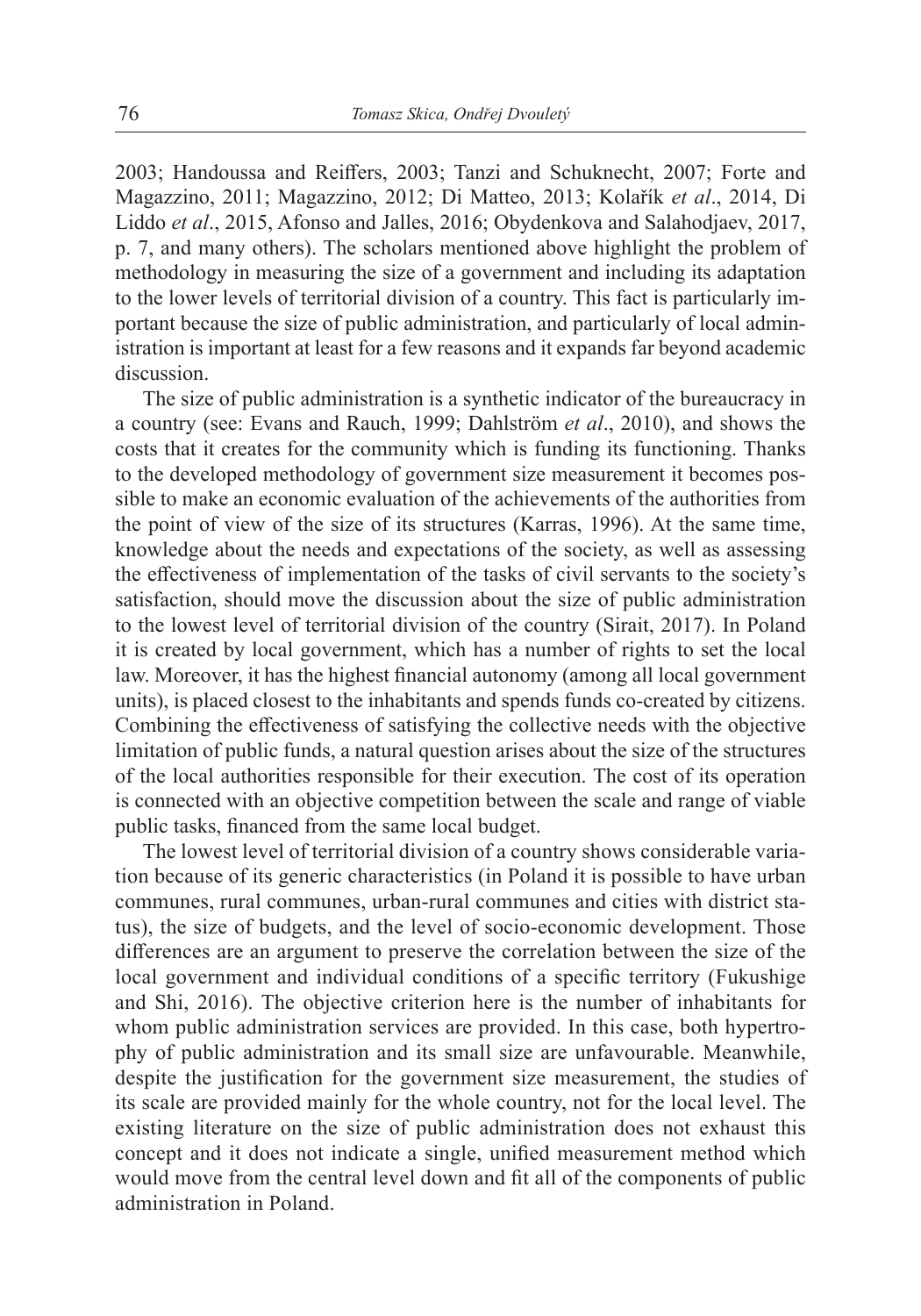Keeping in mind the objective justification for measuring public administration size at a local government level and setting its size to local conditions, the authors adopted the goal to fill in that blank space in research. The purpose of this article is to develop – on the basis of available official statistics – tools that provide measurement of public administration size at the local level in Poland. Those tools include several complementary dimensions. It is especially important to improve the reliability of measurements and to ensure their credibility. It is necessary to ensure their substantive correctness, according to the number of analysed comparative perspectives. Several points of view not only provide a wider comparative study, but also increase the methodological credibility of the tools.

As an object of analysis, Poland could be described in several aspects. Those aspects are necessary in order to understand the country's specifics and build a background for further analysis. Poland is a country with a level of government spending equal to 46.9% of GDP, while the overall tax burden equals 76.0% of domestic income. At the same time, public debt is equivalent to 51.3% of GDP (The Heritage Foundation, 2017). The territorial division of the country includes: 16 regions, 314 districts, 66 cities with district status, and 2478 communes, including: 302 urban communes, 1555 rural communes, and 621 urban-rural communes (The Central Statistical Office of Poland, 2017). Based on the general government (GG) finance statistics for the year 2015 (data for 2016 for the whole GG sector are not available yet), all territorial units generated 20.5% of entire GG revenue. The share of territorial units' expenditures in the entire GG expenditures was equal to 19.4%. Those figures show the level of fiscal decentralization and inform about the scale of redistribution, through the territorial division of the country (Polish Ministry of Finance, 2017).

In 2016, the scale of employment in public administration (including defense and compulsory social security) was 647.5 thou. people. Time worked per one employee was almost equal to the average for all sections of national economy, but the average monthly gross wage was almost 25% higher than the average for all the sections. Those figures implicate questions about the proper size of public administration structures. Focusing only on public administration, we can observe another interesting fact. The number of people working in public administration structures in Poland (excluding defense and compulsory social security) is 447.2 thou. (i.e. 181.1 thou. people work in state administration, 265.1 thou. people work in local government administration, and 996 people work in local government appeal councils). According to those facts, the majority of public administration structures concentrate at the local level and redistribute not the majority, but a minority of public resources. This is another, although not the last argument why it is necessary to analyse the structures of public administration (The Central Statistical Office of Poland, 2017).

The main goal of this article is to build a rating based on all the analysed criteria to show the size of public administration at the local level in the context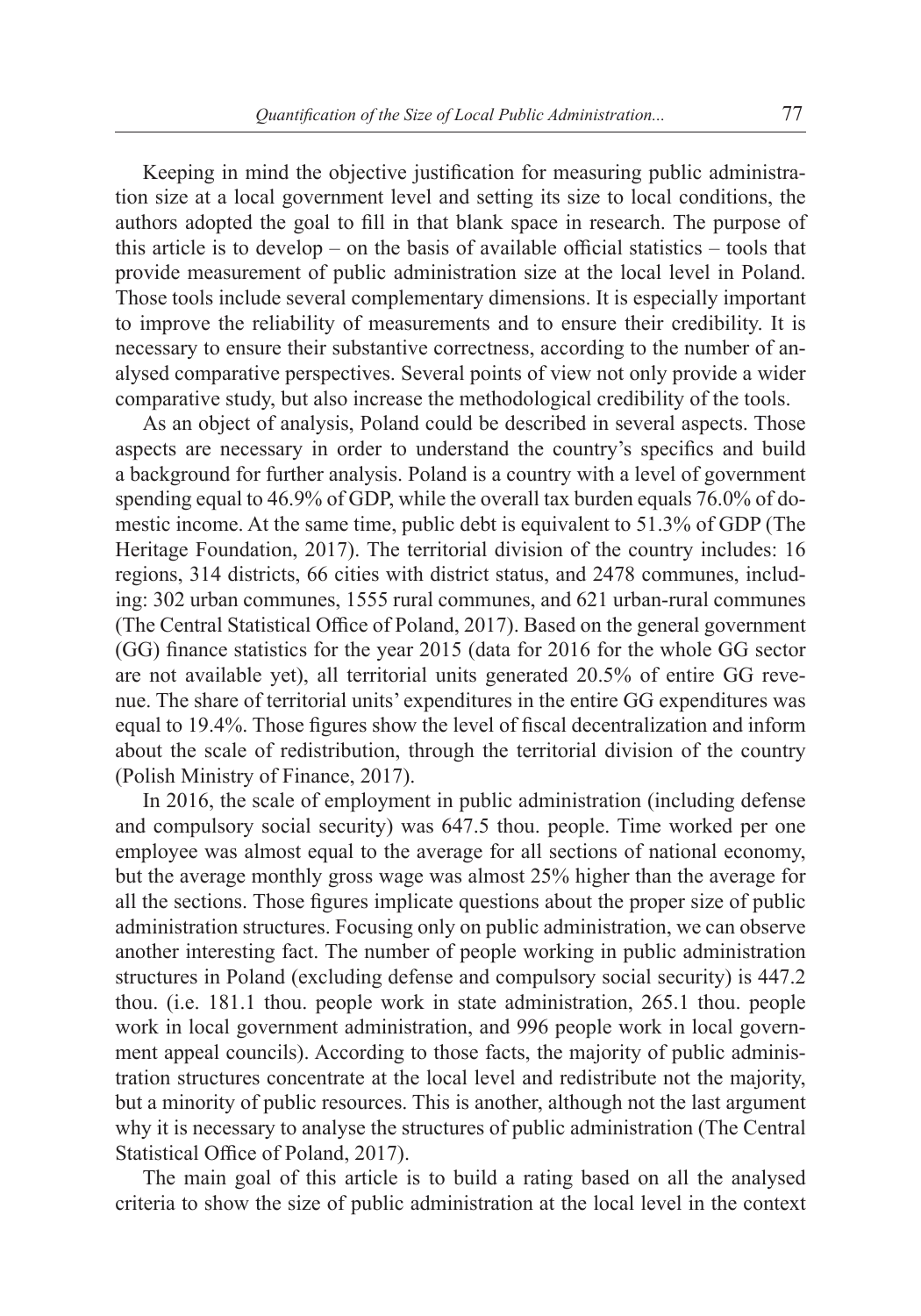of regions in Poland. Implementation of the main purpose is combined with the development of detailed ratings, showing the size of local administration for each of the benchmarks individually over the period of 2009–2013. The adopted research concept makes it possible to verify the extent in which each of the adopted criteria of comparison individually relates to the results of the ranking based on all the comparison criteria. In other words, the planned research gives an answer to the question of which of the regions examined during the analysed period had the biggest/smallest size of public administration. The obtained information may be used by policy makers to investigate the particular costs of regions in detail and to inspect whether some of the costs could be reduced in order to increase the efficiency of publicly spent resources. The paper further continues with the theoretical framework of the study. The third part of the study describes the collected variables and the empirical approach. The fourth section concludes the paper with suggestions for upcoming research.

#### **2. THEORETICAL FRAMEWORK**

The first phase of work on the assessment of the size of local administration in Poland is an analysis of methodological approaches applied so far to measure it. Analysis of the literature and the research concepts, despite their diversity, allows to mark some features to standardize the way in which research devoted to the measuring of public administration size is provided. The mentioned characteristics are expenditures associated with the functioning of the public administration (which should be considered in terms of the value of its actions), as well as the number of officials employed in it.

Heller and Tait (1983) express the size of local administration in the number of jobs created in local government structures. A similar position is taken by other authors, including Weiher and Lorence (1991), and Mackenzie (1991, p. 41). Hemming (1991, p. 32), in turn, describes the size of local administration with the level of its total expenditures, and Kalseth and Rattso (1995, pp. 239–251), use the level of expenditures made by local authorities to optimise the size of the local administration.

Baqir (1999, p. 2) uses a slightly different measure. The author uses two different measures to describe the structures of local administration. The first one is total expenditures on local administration, related to commune revenue, and the second one is the number of local government employees in relation to the number of local community. Ivanov *et al*. (2002, pp. 179–217) use three slightly different measures to determine government structure size. The first one is the total value of expenditures necessary to maintain the local administration structures. The second one combines the total value of local government expenditures on public administration with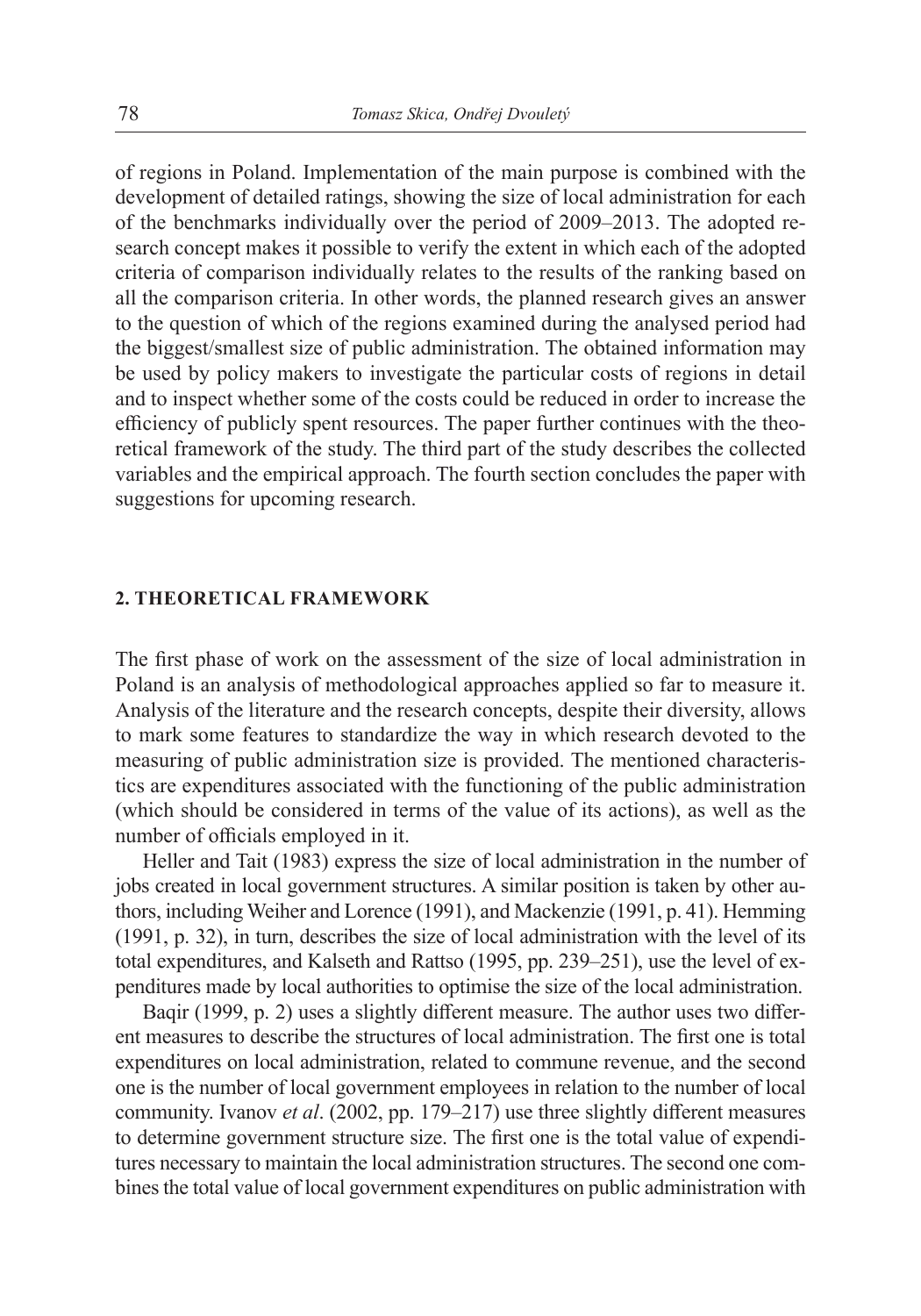the total value of budget expenditures in a given year. Finally, the third measure links local government expenditures on public administration with the number of community members. This measure can be defined as a relative burden indicator of the local community through the costs of local authorities' functioning. Garrett and Rhine (2006) also use expenditure indicators in measuring the structures of local government. In their research they collate expenditures on public administration with the number of members of the local community (same as Ivanov *et al*., 2002). Moreover, the authors extend their analysis by factors responsible for local government growth expressed by increased spending on public administration.

A number of financial measures describing the size of public administration are based on the size of employment. Representatives of such an approach are in particular Sellers *et al*. (2003, p. 9) and Higgins *et al.* (2006), who independently of financial measures of public administration size, use indicators based on the size of employment. In this place it should be noted that such a measure as the level of public administration employment is considered in research from two points of view. The first of them gives an answer to the question about the number of people employed in local government units (i.e. reported number of employed persons), while the second one relates employment in local governments to the total size of employment in public administration (i.e. central and local administration structures are added together).

Garrett and Rhine (2006) next to the financial measures use a measure based on the size of employment in all public administration structures. It is necessary to point out that unlike other authors, they do not compile employment in local government with the total size of employment in public administration in the country. Authors relativize public administration employment with the level of total employment on the territory under the local government. In that way they create a synthetic measure of etatisation in local administration on the basis of overall employment on the local government's territory.

Another approach to the studies is presented by Phillips and Chen (2007, p. 134). The authors use shares of local government expenditures in the entire (central and local) public administration expenditures intended for consumption as a measure of local public administration size, next to the classic measure linking expenditures on public administration with total local government expenditures. Moreover, the authors move the analysis devoted to financial measures as quantifiers of local governments sizes to the revenue side of the local budgets. For this purpose, Phillips and Chen relate local government revenue to public spending on consumption, and in that way create a measure expressing the degree of possibility to cover by the revenue all current expenditures (i.e. consumption expenditures) related to the cost of local government structures maintenance. Dollery and Robotti (2008, p. 28) use a measure of local government structure in the form of "the cost of public services provision" in the area of the territorial unit and express it through the value of local government expenditures on public services related to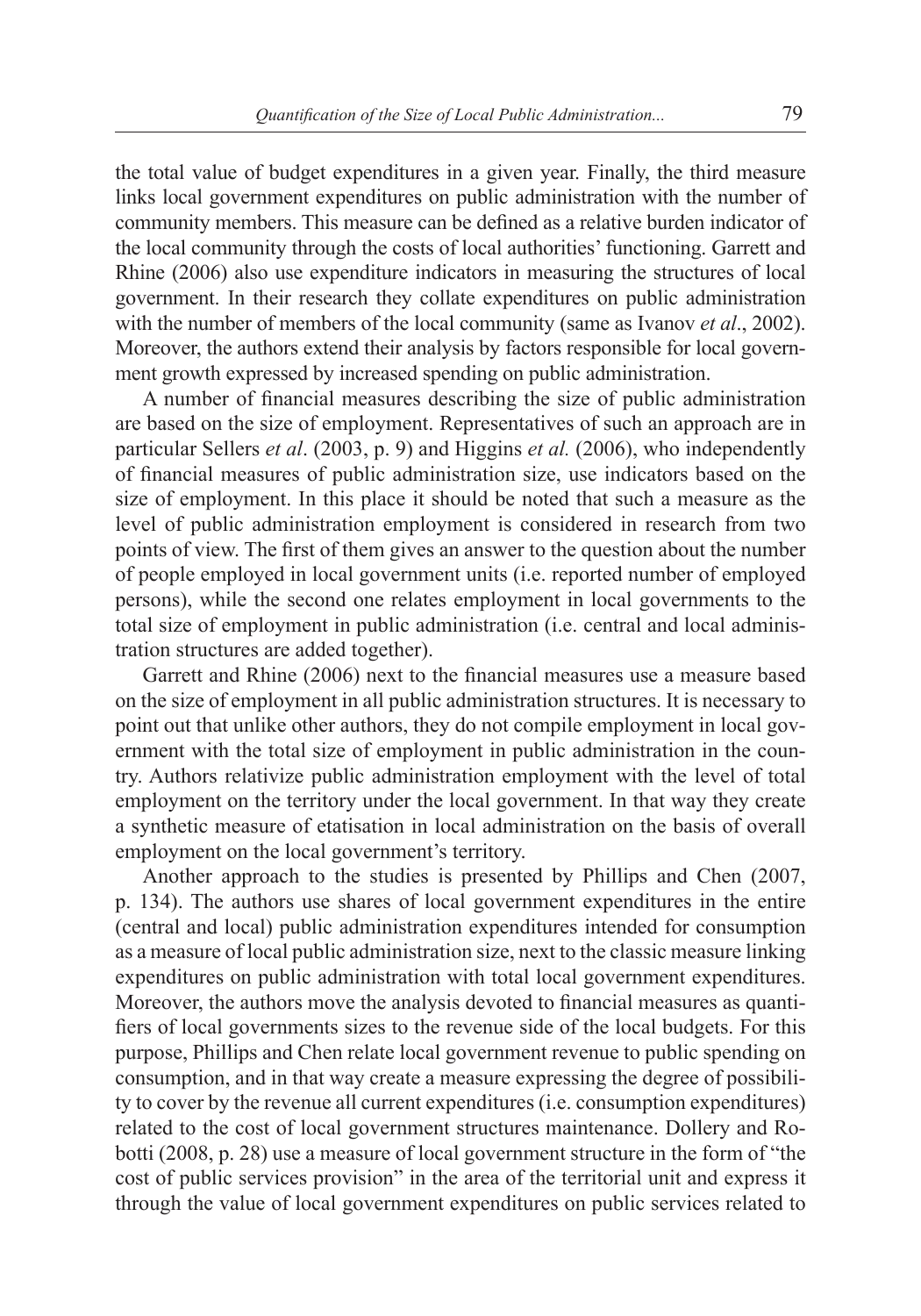the number of inhabitants of the local community. At the same time, the authors express the concept of public administration size from a spatial point of view. In accordance to this concept, local administration structures could be measured with the ratio of local government employees to the territory occupied by the entity.

Labonte (2010) in his work refers to a measure of public administration diversifying central administration (i.e. central government) and local administration (i.e. local and supra-local government). For this purpose, the author uses the total amount of expenditures incurred on each of these structures, but also the value of public expenditures per capita, and finally also the scale of employment in public administration. At the same time, Labonte expands on the presented measures, and creates a new indicator that refers to the value of the entire public administration revenues. Therefore, the submitted stand should be taken as the most comprehensive approach to measuring the size of public administration structures. In that approach, the author combines measures based on employment and measures based on finances. Additionally, Labonte expands the educational value of public administration size measures, by dividing entire public resources into budgetary revenues and expenditures.

Boex (2012) expresses the size of public administration not only through the overall level of expenditures incurred by a local government, but argues that size of the local government should be measured by the level of expenditures decentralization, defined as the value of local government spending on own tasks. The author reiterates the position of Labonte about the appropriateness of the expression of decentralised administration through revenues, and argues that it is necessary to use that measure to examine local government size. In support of his position, Boex proves the lack of adequacy between the costs of public tasks realisation and efficiency of budgetary revenue sources.

Pevcin (2012, pp. 705–724) extends the measures of public administration using total expenditures per capita incurred by local government authorities to commune tasks realisation. Another approach is represented by Anderson, who uses employment in commune structures as a measure of local government size. Moreover, Anderson explores the size of public administration not only from the point of view of the local level, but through each of levels of public administration structures (Anderson, 2012, p. 35). A similar approach is presented in the works of such authors as Bardes *et al*. (2014, p. 392), and Garand *et. al*. (2014, p. 613).

The newest works devoted to public administration size use similar measures. Obydenkova and Salahodjaev (2017, p. 7) use general government consumption expenditure (% of GDP) as a measure of government size. A similar approach is presented by Stephan *et. al*. (2015). The authors express government size using total government expenditure as a percentage of GDP, same as Di Liddo *et. al*. (2015), Sabra (2016) and Sriyana (2016). A slightly different approach is presented by Afonso and Jalles (2016). To express government size, the authors use transfers and subsidies (expressed as percentage of GDP), the tax system (expressed as top marginal tax rates), government consumption expenditures (expressed as percent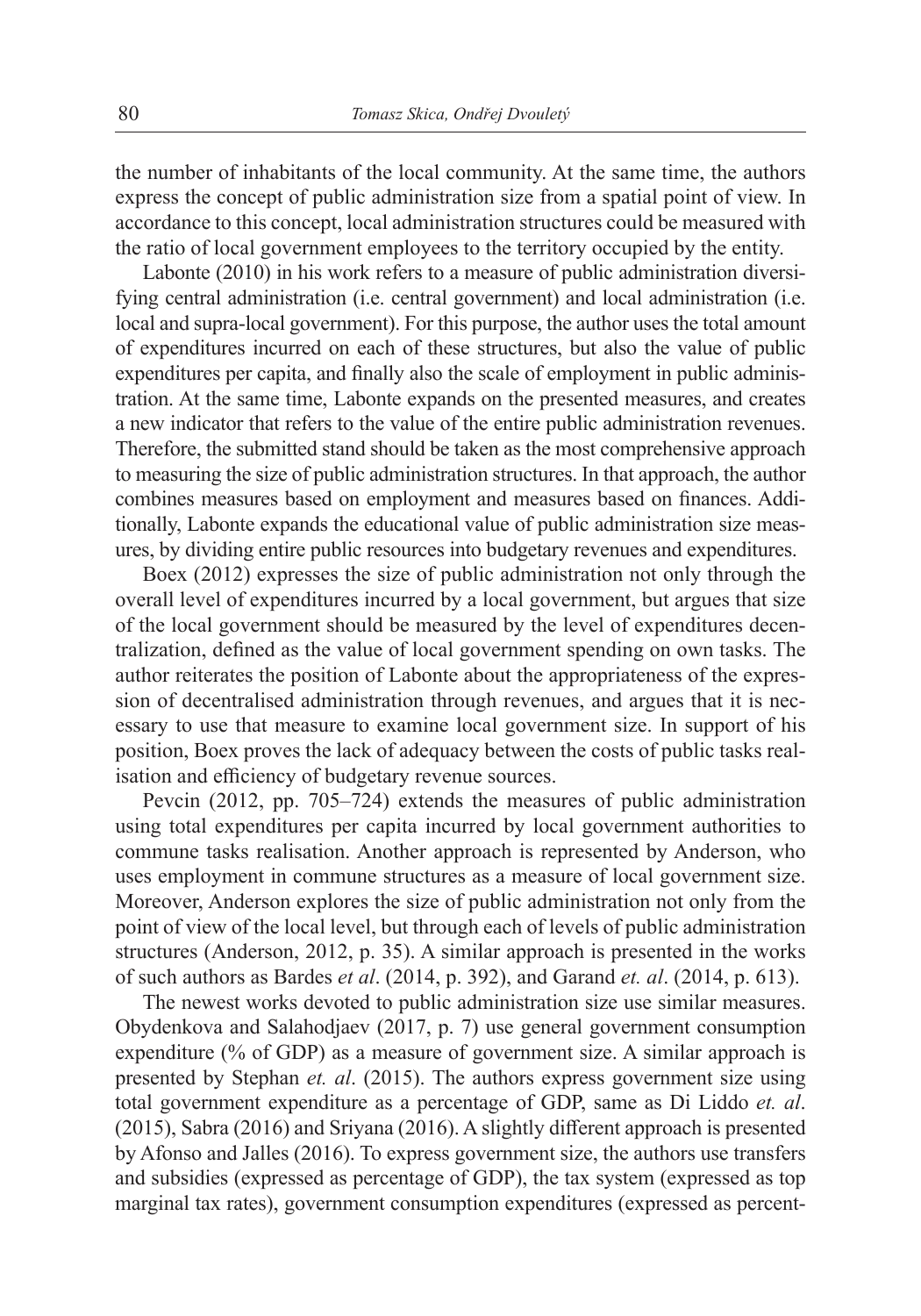age of total consumption), and the number of government enterprises. At the same time Sineviciene and Railiene (2015) use total general government revenue (% of GDP) as a measure of the size of government. Moreover, Bournakis and Tsoukis (2016) describe the size of government with tax revenue as a share of GDP. Finally, Skica *et al*. (2016) use a mix of measures to describe government size. The authors use a wide range of different measures of general government size, based on revenues, expenditures, deficit and debt, as well as public employment.

The review of works devoted to the methodology of public administration size measurement allows several conclusions to be formulated. The first one is the fact of a predominance of works devoted to public administration size measurement based on public administration in the whole country, and a minority of works devoted to measurement of public administration only at a local level. Secondly, although the presented methodological approaches relate to each other, the results given by each of them are completely different. A perfect example of this fact is employment, presented from the point of view of entire public administration structures, local government employees in all local government units, and finally the number of local government employees in relation to the territory under the local authority's control. Thirdly, the above research review justifies elaboration of the methodology based not on one, but on several measures of public administration size, meaning measures based on the scale of employment in local government structures and financial measures. This approach is a reference to the existing literature canons of the assessment of the size of public administration, and opens the field for their modification and adaptation to local government structures in Poland.

#### **3. DATA AND EMPIRICAL APPROACH**

Zhang *et al*. (2016) or Andrews and Boyne (2009) point out that it is important to analyse the size of the public sector with the lowest available administrative units. Inspired by their research, the purpose of this study is to investigate the size of local public administration in Polish regions during the period 2009–2013. To realise this goal the data that describes the local public administration located in every Polish region were used. Our empirical approach is based on the comparison of five indicators of the size of the public administration. Firstly, the collected variables are described and for each indicator the average values per capita over the analysed period are presented. Secondly, analysis of variance (ANOVA) is used to investigate whether there were statistical differences between the variables across regions. Finally, a ranking for each of the indicators is created and an average ranking is calculated to identify regions with the largest and smallest sizes of local government.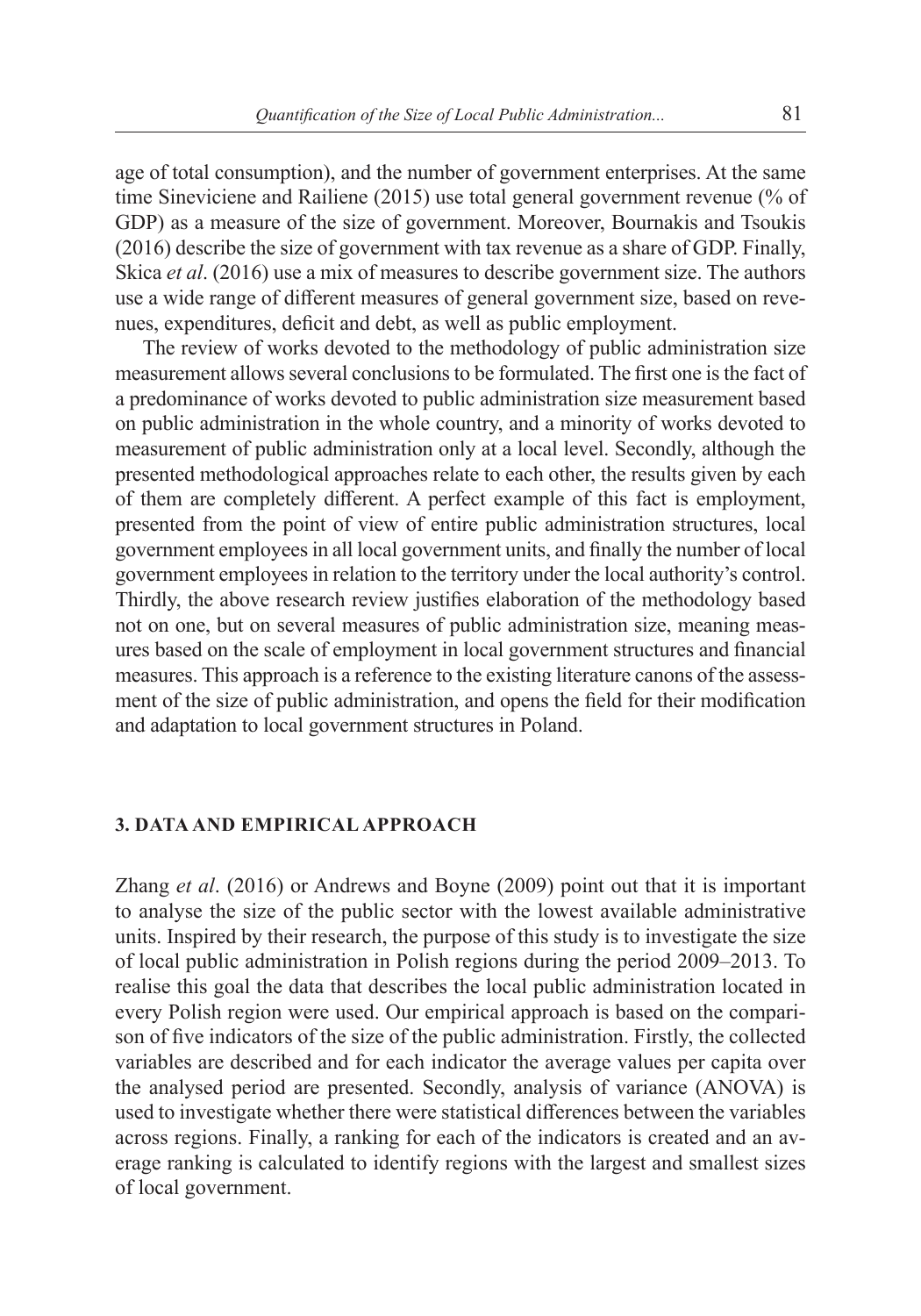Table 1 presents the five indicators which are used for empirical analysis and their definitions. The selected variables are:

1. Average employment in local government administration by regions (in persons).

- 2. Expenditures of communes for salaries and personal expenses (in PLN).
- 3. Expenditures of communes for communal administrative offices (in PLN).
- 4. Expenditures of communes for external services (in PLN).
- 5. Expenditures of communes for purchases (in PLN).

All variables express employment and expenditures of communes located in Polish regions. They do not present the level of employment and expenditures in regional administrative structures.

| Variable                                                                           | Description                                                                                                                                                                                                                                                                  |  |
|------------------------------------------------------------------------------------|------------------------------------------------------------------------------------------------------------------------------------------------------------------------------------------------------------------------------------------------------------------------------|--|
| Average employment in local<br>government administration by<br>region (in persons) | It reflects the average number of employees in the local govern-<br>ment and cities with district rights in cross-section of regions.                                                                                                                                        |  |
| Expenditures of communes for<br>salaries and personal expenses<br>(in PLN)         | It indicates the value of expenses of local government units at the<br>commune level for salaries and rewards for employees and offi-<br>cials, derivatives, payroll (social insurance and health fund work),<br>councillors' allowances of members of committees and teams. |  |
| Expenditures of communes<br>for communal administrative<br>offices (in PLN)        | It indicates the value of expenses of local government units at<br>the commune for the functioning of the commune buildings ( <i>i.e.</i><br>commune offices) and administration.                                                                                            |  |
| Expenditures of communes for<br>external services (in PLN)                         | It indicates the value of expenses of local government units at<br>the commune level for the purchase of different types of ser-<br>vices: Internet, mobile, translation, repairs, etc.                                                                                      |  |
| $\mathbf{r}$ at $\mathbf{r}$                                                       | It indicates the value of expenses of local government units at the                                                                                                                                                                                                          |  |

Table 1. Variables selected for the study describing the size of local government at the commune level by region in Poland

Source: authors' elaboration based on the Polish Ministry of Finance (2017), the Central Statistical Office of Poland (2017) and Moja Polis (2017).

commune level for a variety of purchases: materials, equipment, software, paper, food, equipment and armaments, energy, etc.

Expenditures of communes for

purchases (in PLN)

All variables have been calculated per capita in order to make sure that they are comparable across regions (Dvouletý, 2017). Moreover, the financial variables were adjusted for inflation by GDP and converted into real prices of 2010. GDP deflator was obtained from the EUROSTAT database (2017).

Table 2 represents the average values for the variables for the period of 2009– 2013. The analysed variables were obtained from the databases of the Polish Ministry of Finance (2017), the Central Statistical Office of Poland (2017) and Moja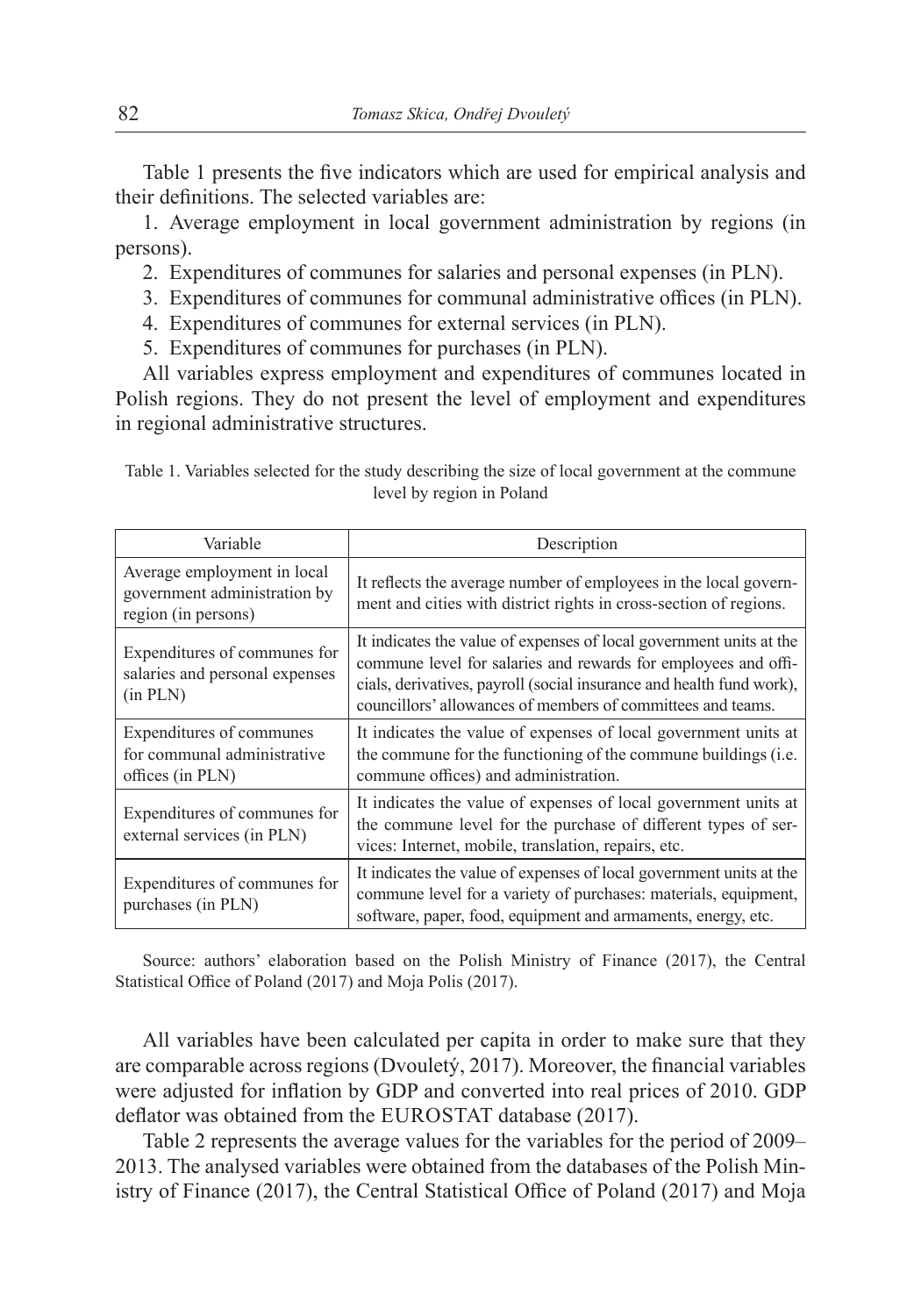Polis (2017). During the analysed period, an average of five people per thousand of inhabitants were employed in public administration at the commune level by region. On average, 1 299 PLN per capita was spent on salaries and personal expenses of communes, and 425 PLN per capita was spent on external services. Expenditures of regions on purchases were on average 198 PLN per capita, and expenditures on administrative offices were on average 290 PLN per capita.

| Region                  | Average<br>employment<br>in local gov-<br>ernment ad-<br>ministration<br>by region<br>(in persons) | Real ex-<br>penditures<br>of communes<br>for salaries<br>and personal<br>expenses<br>(in PLN) | Real ex-<br>penditures<br>of com-<br>munes for<br>external<br>services<br>(in PLN) | Real ex-<br>penditures<br>of com-<br>munes for<br>purchases<br>(in PLN) | Real expen-<br>ditures of<br>communes<br>for communal<br>administra-<br>tive offices<br>(in PLN) |
|-------------------------|----------------------------------------------------------------------------------------------------|-----------------------------------------------------------------------------------------------|------------------------------------------------------------------------------------|-------------------------------------------------------------------------|--------------------------------------------------------------------------------------------------|
| Podkarpackie            | 0.004                                                                                              | 1,299.753                                                                                     | 295.664                                                                            | 180.669                                                                 | 254.713                                                                                          |
| Małopolskie             | 0.004                                                                                              | 1,318.758                                                                                     | 465.397                                                                            | 199.104                                                                 | 255.834                                                                                          |
| Kujawsko-<br>pomorskie  | 0.005                                                                                              | 1,310.201                                                                                     | 399.445                                                                            | 196.523                                                                 | 264.924                                                                                          |
| Lubelskie               | 0.004                                                                                              | 1,318.416                                                                                     | 295.280                                                                            | 172.060                                                                 | 270.345                                                                                          |
| Wielkopolskie           | 0.004                                                                                              | 1,224.695                                                                                     | 435.984                                                                            | 191.808                                                                 | 270.859                                                                                          |
| Podlaskie               | 0.005                                                                                              | 1,348.631                                                                                     | 334.635                                                                            | 201.008                                                                 | 276.366                                                                                          |
| Śląskie                 | 0.004                                                                                              | 1,365.307                                                                                     | 409.175                                                                            | 214.390                                                                 | 280.576                                                                                          |
| Świętokrzyskie          | 0.005                                                                                              | 1,259.256                                                                                     | 340.598                                                                            | 193.695                                                                 | 285.555                                                                                          |
| Pomorskie               | 0.004                                                                                              | 1,322.115                                                                                     | 571.342                                                                            | 189.611                                                                 | 286.424                                                                                          |
| Warmińsko-<br>mazurskie | 0.005                                                                                              | 1,262.173                                                                                     | 322.321                                                                            | 188.472                                                                 | 287.249                                                                                          |
| Opolskie                | 0.004                                                                                              | 1,270.929                                                                                     | 337.553                                                                            | 195.876                                                                 | 292.760                                                                                          |
| Lubuskie                | 0.005                                                                                              | 1,244.281                                                                                     | 298.614                                                                            | 199.828                                                                 | 301.186                                                                                          |
| Łódzkie                 | 0.005                                                                                              | 1,263.934                                                                                     | 451.144                                                                            | 212.398                                                                 | 314.348                                                                                          |
| Zachodnio-<br>pomorskie | 0.005                                                                                              | 1,264.936                                                                                     | 437.811                                                                            | 191.693                                                                 | 320.093                                                                                          |
| Dolnośląskie            | 0.005                                                                                              | 1,207.351                                                                                     | 592.544                                                                            | 205.732                                                                 | 321.657                                                                                          |
| Mazowieckie             | 0.005                                                                                              | 1,502.278                                                                                     | 816.728                                                                            | 240.516                                                                 | 366.480                                                                                          |
| Average                 | 0.005                                                                                              | 1,298.938                                                                                     | 425.265                                                                            | 198.336                                                                 | 290.586                                                                                          |

Table 2. Average values of indicators over 2009–2013 (Regions are ordered based on the size of the last column´s indicator. All variables calculated per capita and financial variables adjusted for inflation with a GDP deflator)

Source: authors' elaboration based on EUROSTAT (2017), Polish Ministry of Finance (2017), Central Statistical Office of Poland (2017) and Moja Polis (2017).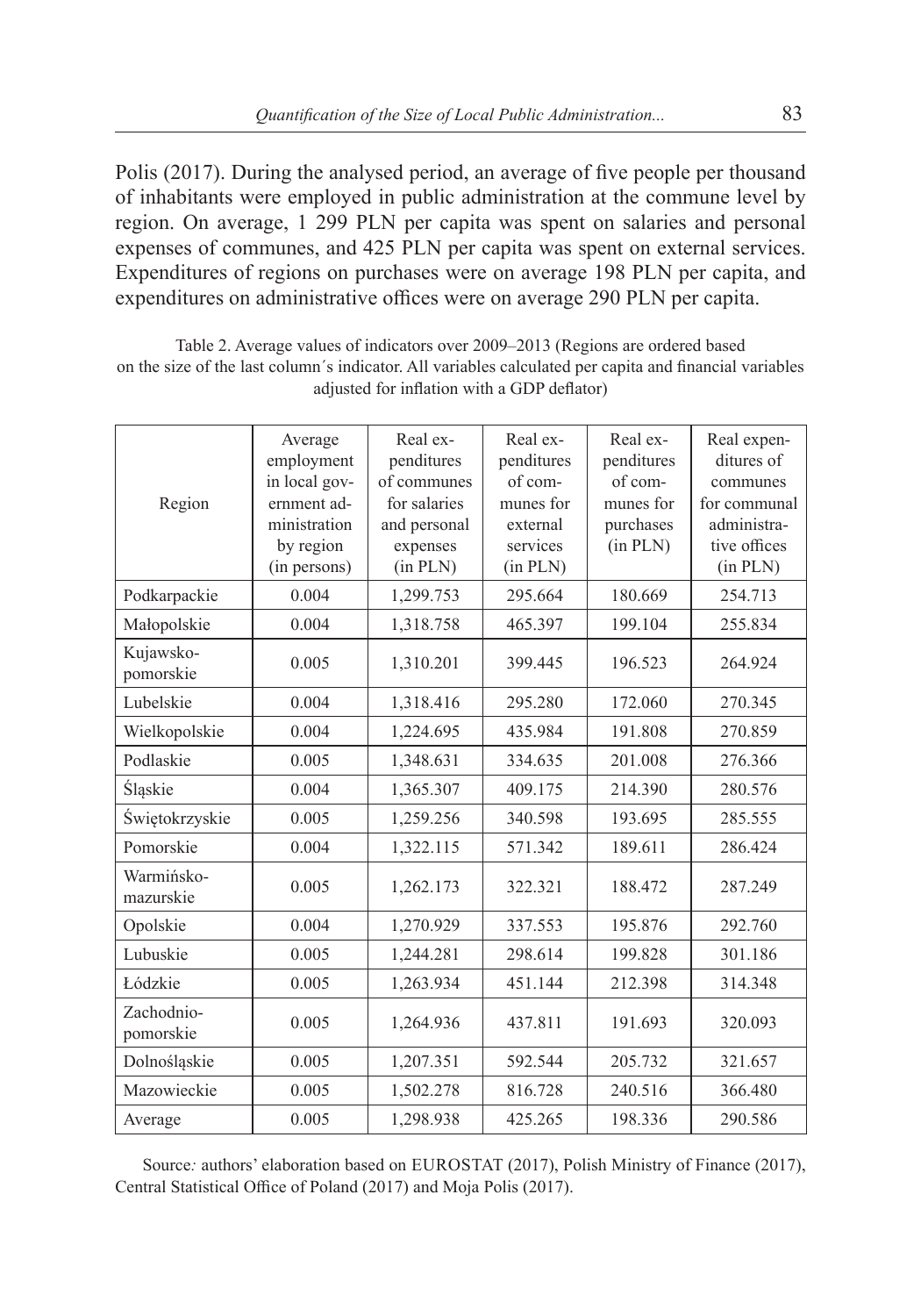Table 2 also reveals substantial heterogeneity across regions. To test whether there were statistically significant differences, we employed analysis of variance (ANOVA).

The results of the test for each of the variables are presented in Tab. 3. At a 1% level of statistical significance, we were able to reject the null hypotheses stating that the indicators of the size of public administration were on average the same, and we proved that each of the variables was different across Polish regions during the analysed period.

| Variable                                                                        | <b>F-Statistics</b> | P-value | Significant<br>differences |
|---------------------------------------------------------------------------------|---------------------|---------|----------------------------|
| Average employment in local government<br>administration by region (in persons) | 23.07               | 0.00    | <b>Yes</b>                 |
| Real expenditures of communes for salaries and<br>personal expenses (in PLN)    | 24.03               | 0.00    | <b>Yes</b>                 |
| Real expenditures of communes for external<br>services (in PLN)                 | 110.47              | 0.00    | <b>Yes</b>                 |
| Real expenditures of communes for purchases<br>(in PLN)                         | 13.47               | 0.00    | <b>Yes</b>                 |
| Real expenditures of communes for communal<br>administrative offices (in PLN)   | 3.82                | 0.00    | Yes                        |

Table 3. Results of ANOVA, testing statistically significant differences across regions ( $N = 80$ )

Source: authors' elaboration.

To compare the size of local government across regions, all variables were ranked individually, and then a simple average across the obtained rankings was calculated to obtain the final ranking (see Tab. 4). When it comes to average employment, the lowest employment was in Małopolskie, followed by Wielkopolskie and Śląskie. On the other hand, the highest employment was in Zachodniopomorskie, Warmińsko-mazurskie and Świętokrzyskie. Expenditures of communes for salaries and personal expenses were lowest in Dolnośląskie, Wielkopolskie and Lubuskie and the highest ones were in Mazowieckie, Śląskie and Podlaskie. Expenditures of communes for external services were lowest in Lubelskie, Podkarpackie and Lubuskie, and highest in Mazowieckie, Dolnośląskie and Pomorskie. Expenditures of communes for purchases were lowest in Lubelskie, Podkarpackie and Warmińsko-mazurskie, and highest in Mazowieckie, Śląskie and Łódzkie. And finally, expenditures on administrative offices were lowest in Podkarpackie, Małopolskie and Kujawsko-pomorskie, and highest in Mazowieckie, Dolnośląskie and Zachodniopomorskie.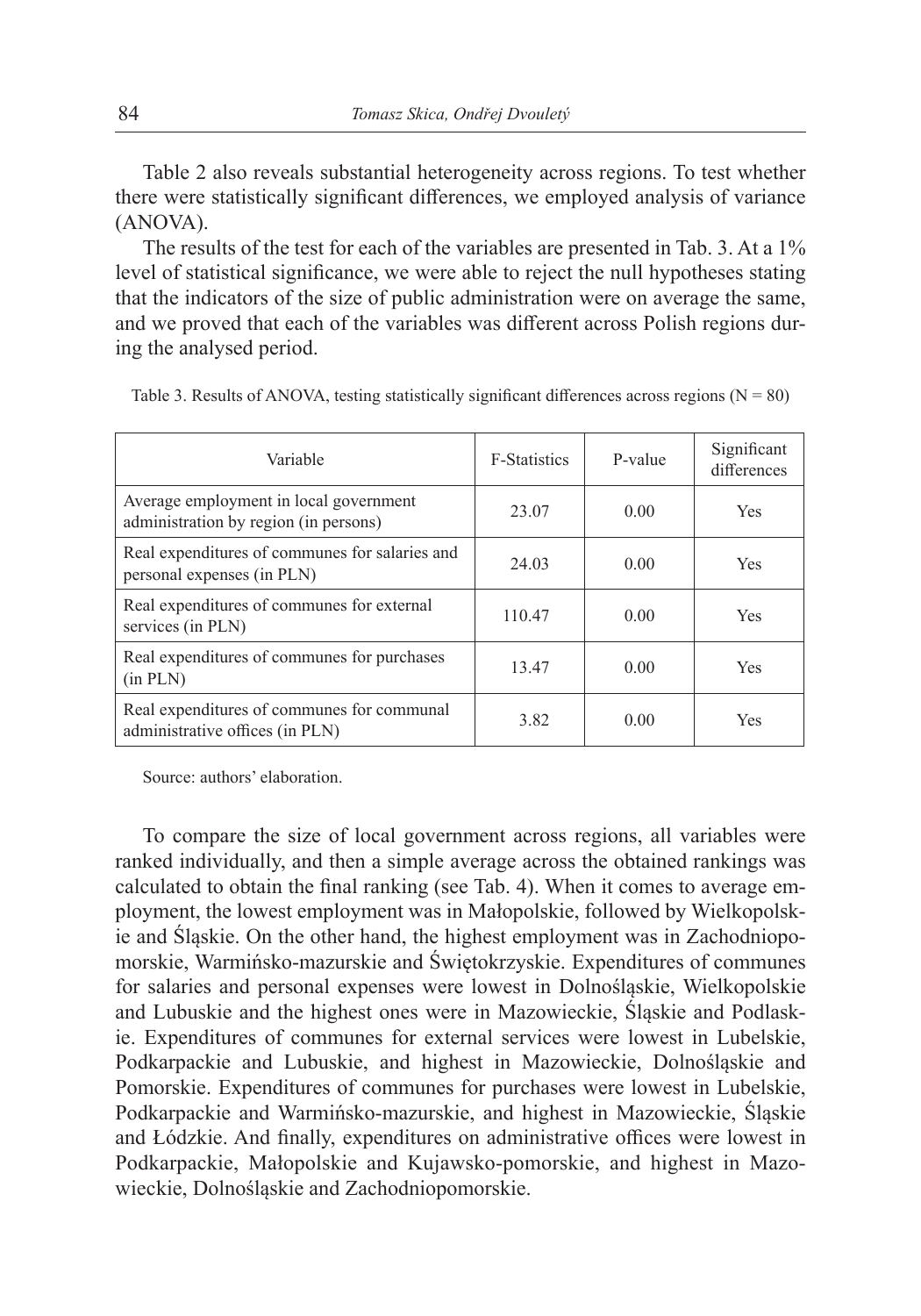| Region              | Average<br>employ-<br>ment<br>in local<br>gover-<br>nment<br>admini-<br>stration | Real<br>expen-<br>ditures<br>of com-<br>munes<br>for sala-<br>ries and<br>personal<br>expenses | Real<br>expen-<br>ditures<br>of com-<br>munes for<br>external<br>services | Real<br>expen-<br>ditures<br>of com-<br>munes for<br>purchases | Real<br>expen-<br>ditures<br>of com-<br>munes<br>for com-<br>munal<br>admini-<br>strative<br>offices | Average<br>rank |
|---------------------|----------------------------------------------------------------------------------|------------------------------------------------------------------------------------------------|---------------------------------------------------------------------------|----------------------------------------------------------------|------------------------------------------------------------------------------------------------------|-----------------|
| Podkarpackie        | 6                                                                                | 9                                                                                              | $\overline{2}$                                                            | $\overline{2}$                                                 | 1                                                                                                    | 4.0             |
| Lubelskie           | $\overline{7}$                                                                   | 11                                                                                             | $\mathbf{1}$                                                              | $\mathbf{1}$                                                   | $\overline{4}$                                                                                       | 4.8             |
| Wielkopolskie       | $\overline{2}$                                                                   | $\overline{2}$                                                                                 | 10                                                                        | 6                                                              | 5                                                                                                    | 5.0             |
| Warmińsko-mazurskie | 15                                                                               | 5                                                                                              | $\overline{4}$                                                            | 3                                                              | 10                                                                                                   | 7.4             |
| Małopolskie         | $\mathbf{1}$                                                                     | 12                                                                                             | 13                                                                        | 10                                                             | $\overline{2}$                                                                                       | 7.6             |
| Opolskie            | 5                                                                                | 8                                                                                              | 6                                                                         | 8                                                              | 11                                                                                                   | 7.6             |
| Świętokrzyskie      | 14                                                                               | $\overline{4}$                                                                                 | $\tau$                                                                    | 7                                                              | 8                                                                                                    | 8.0             |
| Lubuskie            | 12                                                                               | 3                                                                                              | 3                                                                         | 11                                                             | 12                                                                                                   | 8.2             |
| Kujawsko-pomorskie  | 13                                                                               | 10                                                                                             | 8                                                                         | 9                                                              | 3                                                                                                    | 8.6             |
| Pomorskie           | $\overline{4}$                                                                   | 13                                                                                             | 14                                                                        | $\overline{4}$                                                 | 9                                                                                                    | 8.8             |
| Podlaskie           | 9                                                                                | 14                                                                                             | 5                                                                         | 12                                                             | 6                                                                                                    | 9.2             |
| Śląskie             | 3                                                                                | 15                                                                                             | $\mathbf{Q}$                                                              | 15                                                             | $\overline{7}$                                                                                       | 9.8             |
| Dolnośląskie        | 8                                                                                | $\mathbf{1}$                                                                                   | 15                                                                        | 13                                                             | 15                                                                                                   | 10.4            |
| Zachodnio-pomorskie | 16                                                                               | 7                                                                                              | 11                                                                        | 5                                                              | 14                                                                                                   | 10.6            |
| Łódzkie             | 11                                                                               | 6                                                                                              | 12                                                                        | 14                                                             | 13                                                                                                   | 11.2            |
| Mazowieckie         | 10                                                                               | 16                                                                                             | 16                                                                        | 16                                                             | 16                                                                                                   | 14.8            |

Table 4. Calculated rankings for Polish regions over 2009–2013 (regions are ordered based on the last column´s average rank)

Source: authors' elaboration*.*

The average ranking is depicted also in the map below (Fig. 1). The smallest local government size during the analysed period of 2009–2013, according to our analysis, was found in Podkarpackie, Lubelskie and Wielkopolskie. On the other hand, the largest size of local government was found in Zachodniopomorskie, Łódzkie and Mazowieckie. We believe that the obtained rankings have two main important implications for Polish policy makers. Firstly, they provide overview of the size of local public administration for the years 2009–2013. The obtained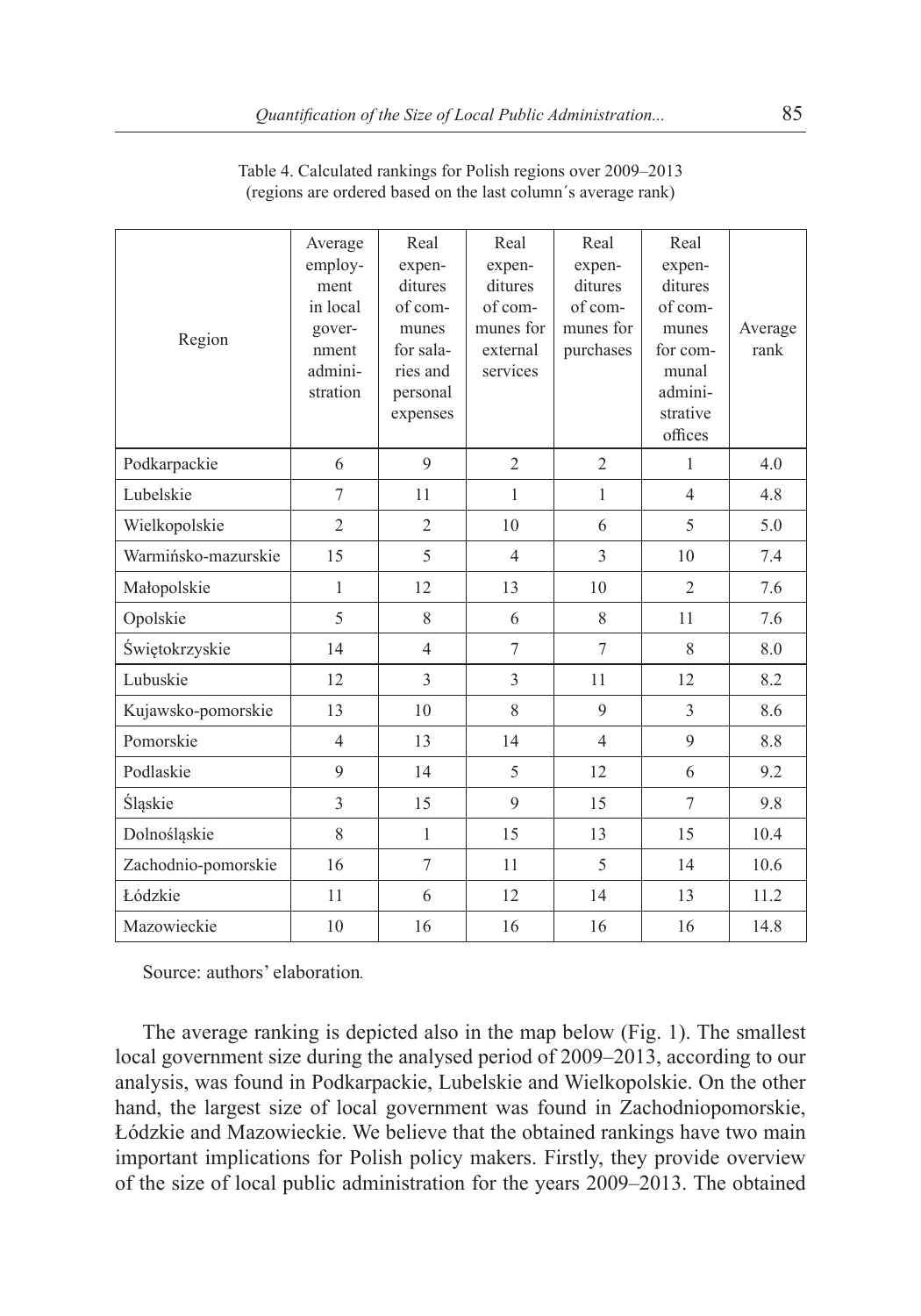information may be used by policy makers to investigate the particular costs of local administration across regions in detail and to inspect whether some of the costs could be reduced in order to increase the efficiency of public spending.

The conducted analysis reveals that some of the regions (i.e. local administration located in their territory) are more cost-efficient compared to others. More cost-efficient regions could serve as inspiration for the less efficient ones. Secondly, we believe that we have offered to policy makers a simple and accessible tool for continuous reporting on the size of public administration in order to monitor costs also in the upcoming years. The results of the monitoring could also be used for the establishment of an incentive program for regional policy representatives.



Fig. 1. Average ranking depicted on the map of Poland Source: authors' elaboration.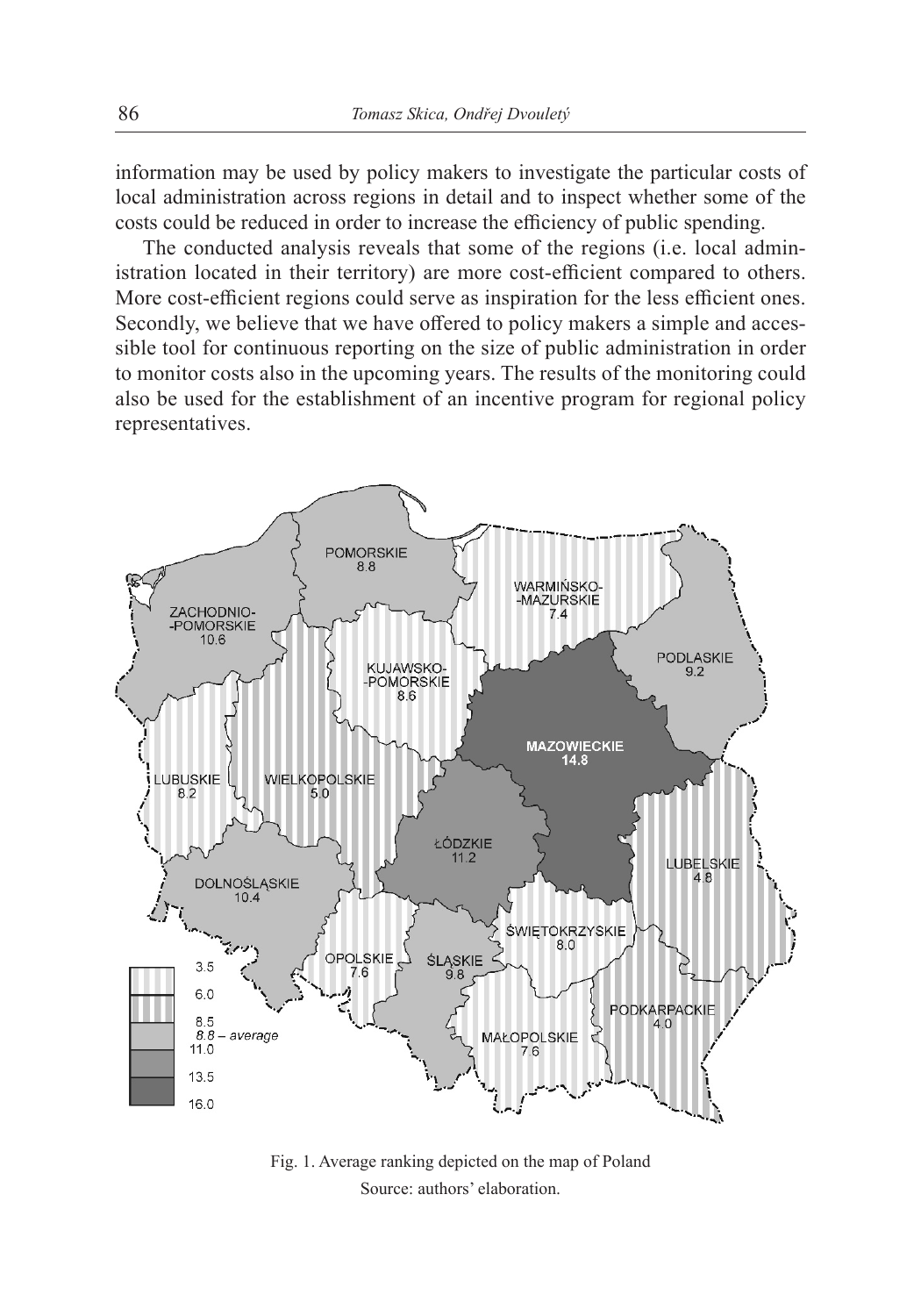### **4. DISCUSSION AND CONCLUSIONS**

The problem of measuring government size, as well as attempts to optimise that size from the point of view of the economy is nowadays a topic discussed by many economists and regional policy makers. Scholars highlight the need to analyse the size of the public administration at the level of the lowest administrative units. That is why this paper addresses the local perspective only, analysing the size of public administration in Polish regions during the period of 2009–2013. Based on the existing literature, we chose five variables of the size of local administration at the commune level, connected with employment and reflecting costs related to the functioning of local administration structures. All indicators were expressed per capita in order to achieve comparability across regions. With the usage of ANOVA, we proved statistically significant differences in the size of public administration across regions for all variables. To compare the size of local governments across regions, all variables were ranked individually, and then the average ranking was calculated for all variables. Our analysis has therefore important implications for policy makers, showing regions with the largest/smallest size of public administration. Following this approach, we might discuss the following implications for the regional policy makers.

According to our results, policy makers should focus not only on the average ranking, but also or even mainly on the separate rankings. It is especially important to reveal the reasons which decided about the particular region's location in the overall ranking. According to this point of view, to improve the situation in Podkarpackie it is necessary to reduce real expenditures for salaries and personal expenses. They are connected with the scale of employment in local administration. In other words, to improve the situation of local administration in Podkarpackie it is necessary to reduce employment in local government structures, because the costs of salaries and personal expenses are a result of the scale of employment. Similar measures could be proposed to the Lubelskie region.

In the case of Wielkopolskie, high expenditures for external services are responsible for its place in the ranking. In Warmińsko-mazurskie, two reasons decides about the region's position. The first one is employment in local government administration, and the second one are expenditures on communal administrative offices. Next to Warmińsko-mazurskie the ranking has Małopolskie. To make public administration structures healthier it is necessary to solve three problems: high expenditures for external services, high salaries and personal expenses, and finally high expenditures for purchases.

Opolskie and Małopolskie are on the same position in the public administration structure ranking, but the problems of those regions are slightly different. The biggest weakness of these regions is a high level of expenditures on communal administrative offices. At the same time, Świetokrzyskie has the biggest problem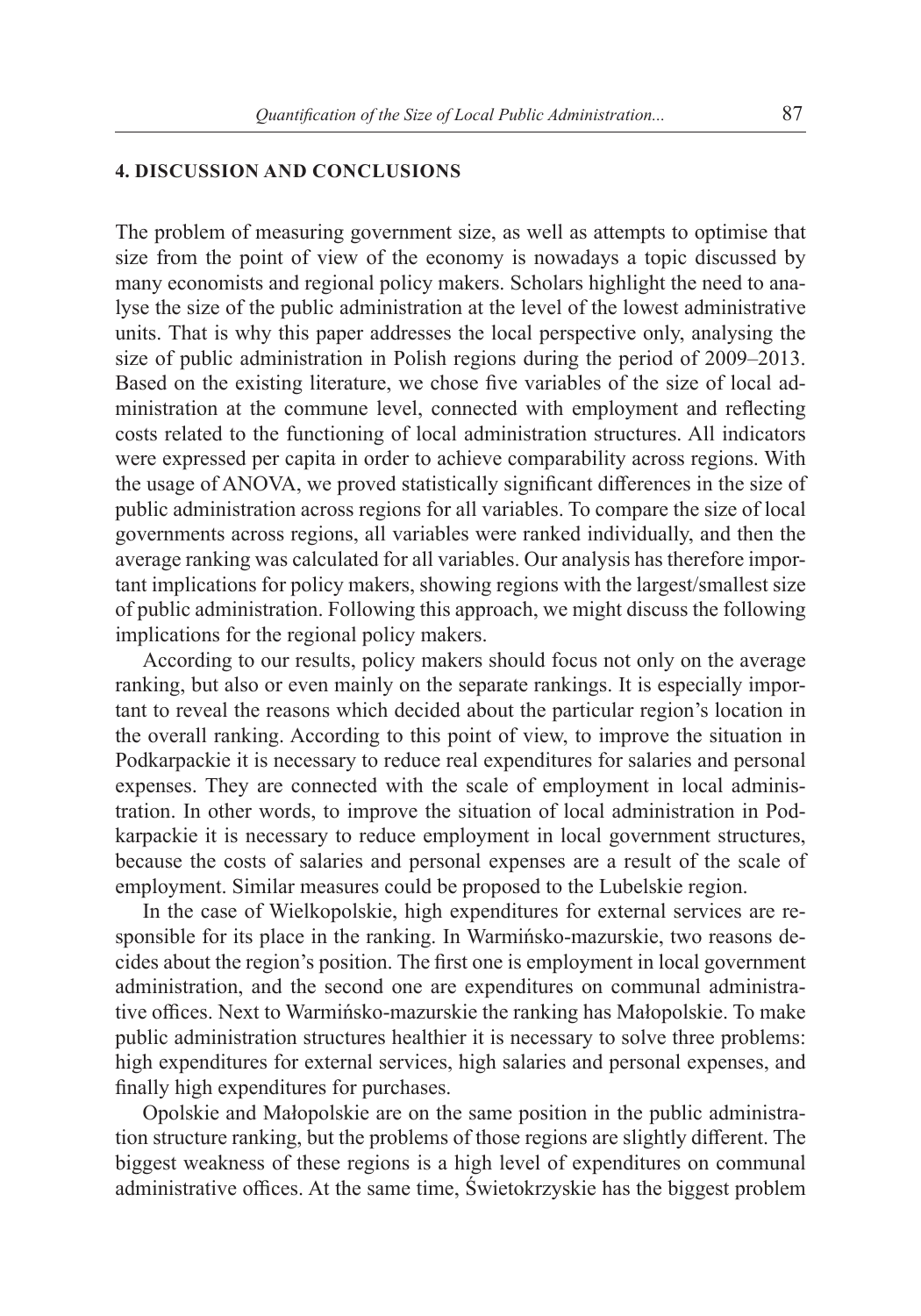with the scale of employment in local administration. This is the main reason responsible for its place in the ranking.

To improve the situation in local administration structures in Lubuskie, policy makers have to focus on three types of problems. First, the local authorities in the Lubuskie region need to reduce the scale of employment in public administration. As a result, the scale of expenditures on administrative offices will decrease, and at the same time the expenditures for purchases should decline.

In the case of administration structures of Kujawsko-pomorskie, at first sight the situation is similar to the Podkarpackie region, but the problem exists on an even larger scale and it is not only connected with the scale of employment and the costs of salaries. There are two additional problems. The first one is connected with expenditures for external services, and the other one with expenditures for purchases. Regional authorities might devote more attention to becoming self-sufficient, rather than staying dependent on external services, which are commonly quite expensive.

The main problems for the Pomorskie region are high expenditures for external services and high personal expenses per capita. Another reason why Pomorskie administration structure is placed 10th in the ranking is connected with expenditures for communal administrative offices. In other words, in this case the number of local government employees is smaller than in the other regions, but the costs are much higher. Moreover, only three regions have higher costs of the functioning of public administration structures (including the Mazowieckie region, with the capital of the country).

The biggest problems for Podlaskie are connected with two variables. The first one is expenditure for salaries and personal expenses. In comparison with Pomorskie public administration structures, the relationship between employment and its costs looks much better in the case of Podlaskie. The second problem refers to expenditures for purchases. To improve the ranking position of Podlaskie, it is necessary to solve these problems of local administration structures. The place of Śląskie in the ranking is a result of the same factors (i.e. expenditures for salaries and personal expenses, and expenditures for purchases). The only difference is that the cost of public administration structures in relation to the scale of employment in Śląskie looks much worse than in Podlaskie.

Dolnośląskie could be described as the region with the lowest cost of public administration structures in the whole country. At the same time, the region has the second position from the point of view of high expenditures for external services and for administrative offices, and the fourth position from the point of view of high expenditures for purchases. At the same time, Zachodniopomorskie has the biggest number of local government employees, and the third highest level of expenditures for administrative offices. Quite high expenditures for external services remain an unsolved problem.

The Łódzkie region could be described as a region with high expenditures for purchases, and almost equally high spending for communal administrative offices,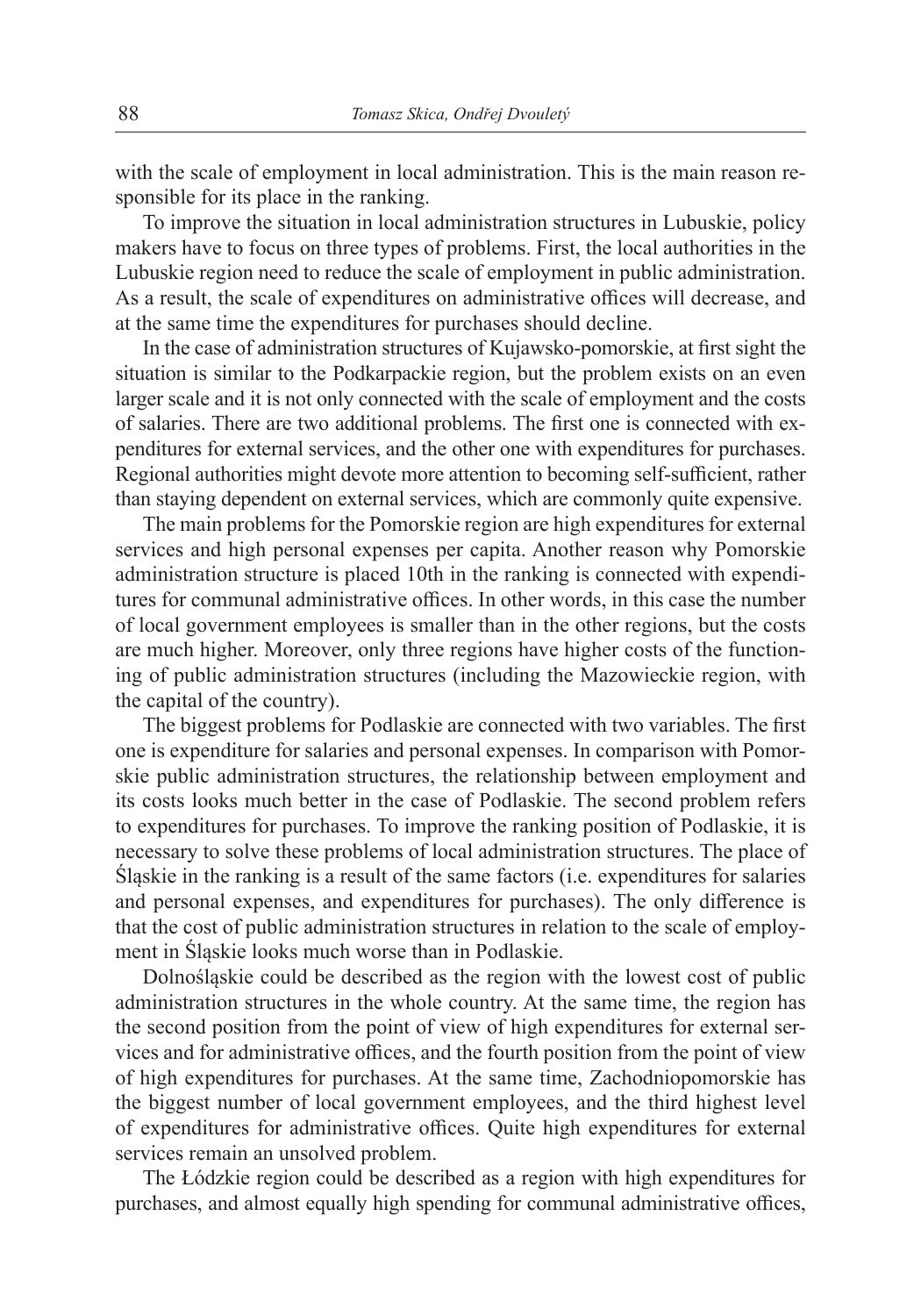and external services. There was one more thing that decided about the region's position in the ranking: the level of employment in public administration structures. Only five regions in the whole country have a larger number of local officials.

Finally, the biggest public administration structures are found in the Mazowieckie region, which holds the capital of Poland. Local administration structures spend the highest amount of money on administrative offices, purchases, external services, salaries and personal expenses. Paradoxically, it is not so obvious. We cannot speak of 'the case of the capital' here. It is because of the scale of employment in the Mazowieckie region. It is the seventh biggest in the whole ranking. It is thus necessary to examine local government budgets and find the reasons why smaller public administration structures cost more than in the other regions. There is probably space for some savings, and an opportunity to improve the efficiency of spending.

The presented analysis provides only the first step in the process of evaluation of the public administration structure and therefore there several limitations which need to be stated. We have studied public administration from an aggregated perspective and therefore we could not dive into the decision making processes and local conditions, which might be different for each of the studied regions. This study is also limited by the analysed period of years 2009–2013. We believe that it might be interesting to extend the study onwards to validate the presented findings. Thus, it is very important to carefully investigate the sources of improvements and cost efficiency with respect to regional conditions. This might be a challenging topic for future research too. Nevertheless, even now the results allow us to formulate some recommendations for policy makers. They need to look more carefully at local administration structures, from both the financial and the employment point of view. We provide policymakers with a simple and accessible tool for continuous reporting on the size of public administration in order to monitor costs also in the upcoming years. This might serve as a starting point for deeper analysis of local administration, indicating 'candidate regions' with extreme values for local administration. The obtained information may be furthermore used by policy makers to investigate the particular costs of local administration across regions in detail and to inspect whether some of the costs could be reduced in order to increase the efficiency of public spending. The results of the monitoring could also be used for the establishment of an incentive program for regional policy representatives.

Moreover, our study fills the gap in regional research on the size of public administration in Central and Eastern European (CEE) countries and we believe that our empirical approach may serve as inspiration for other scholars in the field. We would also like to encourage policy makers to cooperate more with researchers within empirical research and to analyse the size of public administration at the lowest available administrative levels, such as LAU 1. Such analyses may serve as an important tool for debates about the efficiency of public administration.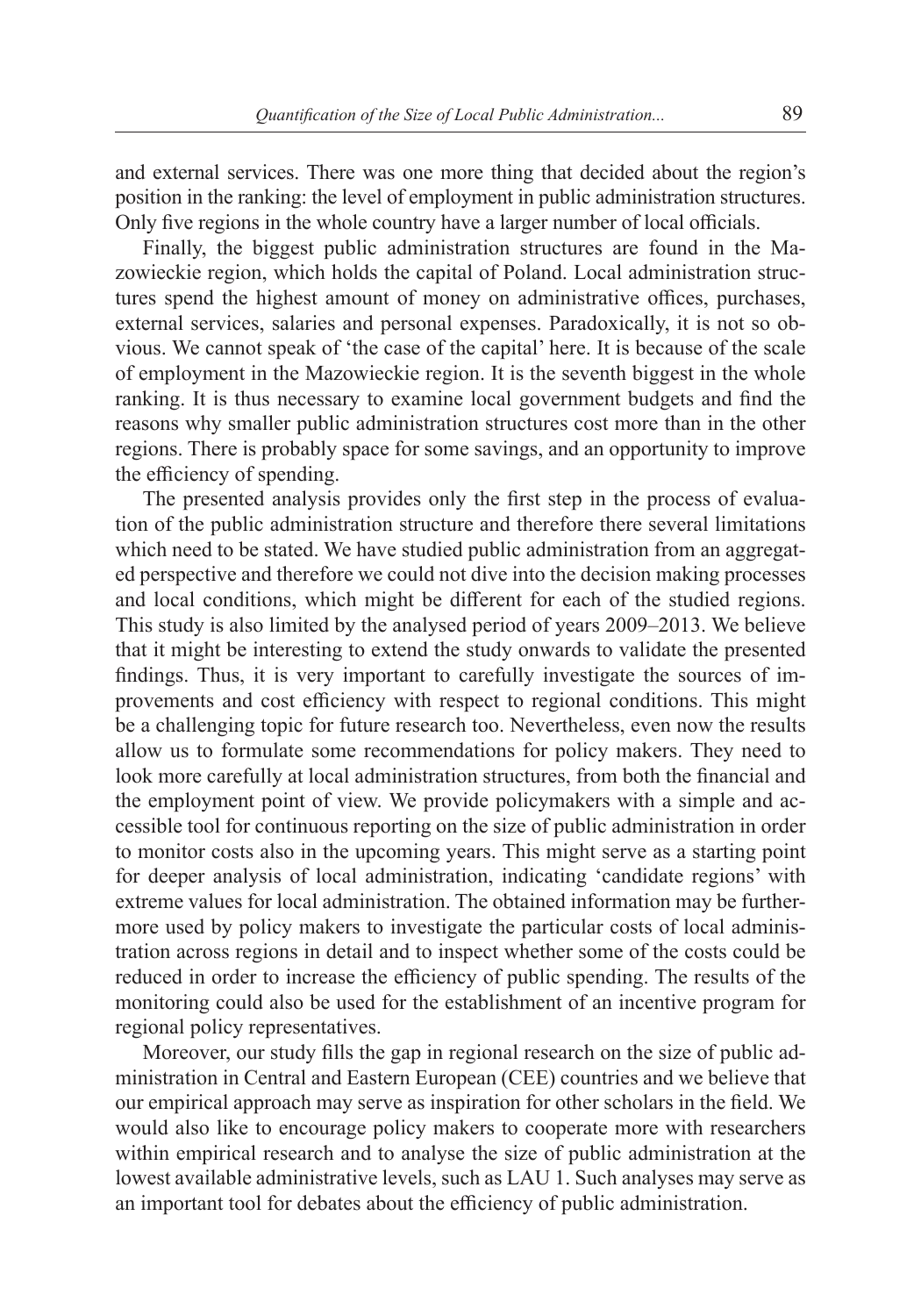## **REFERENCES**

- AFONSO, A. and JALLES, J. T. (2016), 'Economic performance, government size, and institutional quality', *Empirica*, 43 (1), pp. 83–109.
- ANDERSON, J. E. (2012), *Public finance*, Wadsworth: Cengage Learning.
- ANDREWS, R. and BOYNE, G. A. (2009), 'Size, structure and administrative overheads: An empirical analysis of English local authorities', *Urban Studies*, 46 (4), pp. 739–759.
- BAQIR, R. (1999), 'Districts, spill-overs, and government overspending', *Macroeconomics and Growth Working Paper, 2192,* Development Research Group, World Bank Publications.
- BARDES, B., SHELLEY, M., SCHMIDT, S. (2014), *American Government and Politics Today: The Essentials 2013–2014 Edition*, Wadsworth: Cengage Learning.
- BOEX, J. (2012), 'Exploring the measurement and effectiveness of the local public sector: Toward a classification of local public sector finances and a comparison of devolved and deconcentrated finances', *IDG Working Paper*, 5, Urban Institute Center on International Development and Governance, http://www.urban.org/ publications/412474.html (18.04.2017).
- BOURNAKIS, I. and TSOUKIS, C. (2016), 'Government size, institutions, and export performance among OECD economies', *Economic Modelling*, 53, pp. 37–47.
- DAHLSTRÖM, C., LAPUENTE, V. and TEORELL, J. (2010), 'Dimensions of bureaucracy. A cross-national dataset on the structure and behavior of public administration', *QoG Working Paper Series*, 13, pp. 3–59.
- DI LIDDO, G., MAGAZZINO, C. and PORCELLI, F. (2015), 'Decentralization, growth and optimal government size in the Italian regional framework', *CREI Working Paper*, 1, Centre for Research on the Economics of Institutions, Rome*, Italy*.
- DI MATTEO, L. (2013), *Measuring Government in the Twenty-first Century: An International Overview of the Size and Efficiency of Public Spending*, Vancouver: Fraser Institute.
- DOLLERY, B., ROBOTTI, L. (2008), 'Alternative model of local government', [in:] DOLLERY, B., ROBOTTI, L. (eds.), *The Theory and Practice of Local Government Reform*, Cheltenham: Edward Elgar Publishing, pp. 27–33.
- DVOULETÝ, O. (2017), 'Determinants of Nordic entrepreneurship', *Journal of Small Business and Enterprise Development*, 24 (1), pp. 12–33.
- EUROSTAT (2017), Statistical Database, http://ec.europa.eu/eurostat/data/database (25.04.2017).
- EVANS, P. and RAUCH, J. E. (1999), 'Bureaucracy and growth: A cross-national analysis of the effects of "Weberian" state structures on economic growth', *American Sociological Review*, 64 (5), pp. 748–765.
- FORTE, F. and MAGAZZINO, C. (2011), 'Optimal size government and economic growth in EU countries', *Economia Politica*, 28 (3), pp. 295–322.
- FUKUSHIGE, M. and SHI, Y. (2016), 'Efficient scale of prefectural government in China', *China Finance and Economic Review*, 4 (2), pp. 1-18.
- GARAND, J. C., ULRICH, J., XU, P. (2014), 'Fiscal policy in the American States', [in:] HAID-ER-MARKELS, D. P. (ed.), *The Oxford Handbook of State and Local Government,* Oxford: Oxford University Press.
- GARRETT, T. A., RHINE, R. M. (2006), 'On the Size and Growth of Government', *Federal Reserve Bank of St. Louis Review*, 88 (1), pp. 13‒30, https://research.stlouisfed.org/ publications/ review/06/01/GarrettRhine.pdf (18.04.2017).
- HANDOUSSA, H. and REIFFERS, J. L. (2003), *Femise report on the Euro-Mediterranean partnership: Analysis and Proposals of the Euro-Mediterranean Forum of Economic Institutes*, Marseilles: Institut de la Méditerranée.
- HELLER, P. S., TAIT, A. A. (1983), *Government Employment and Pay: Some International Comparisons*, Washington, DC: International Monetary Fund.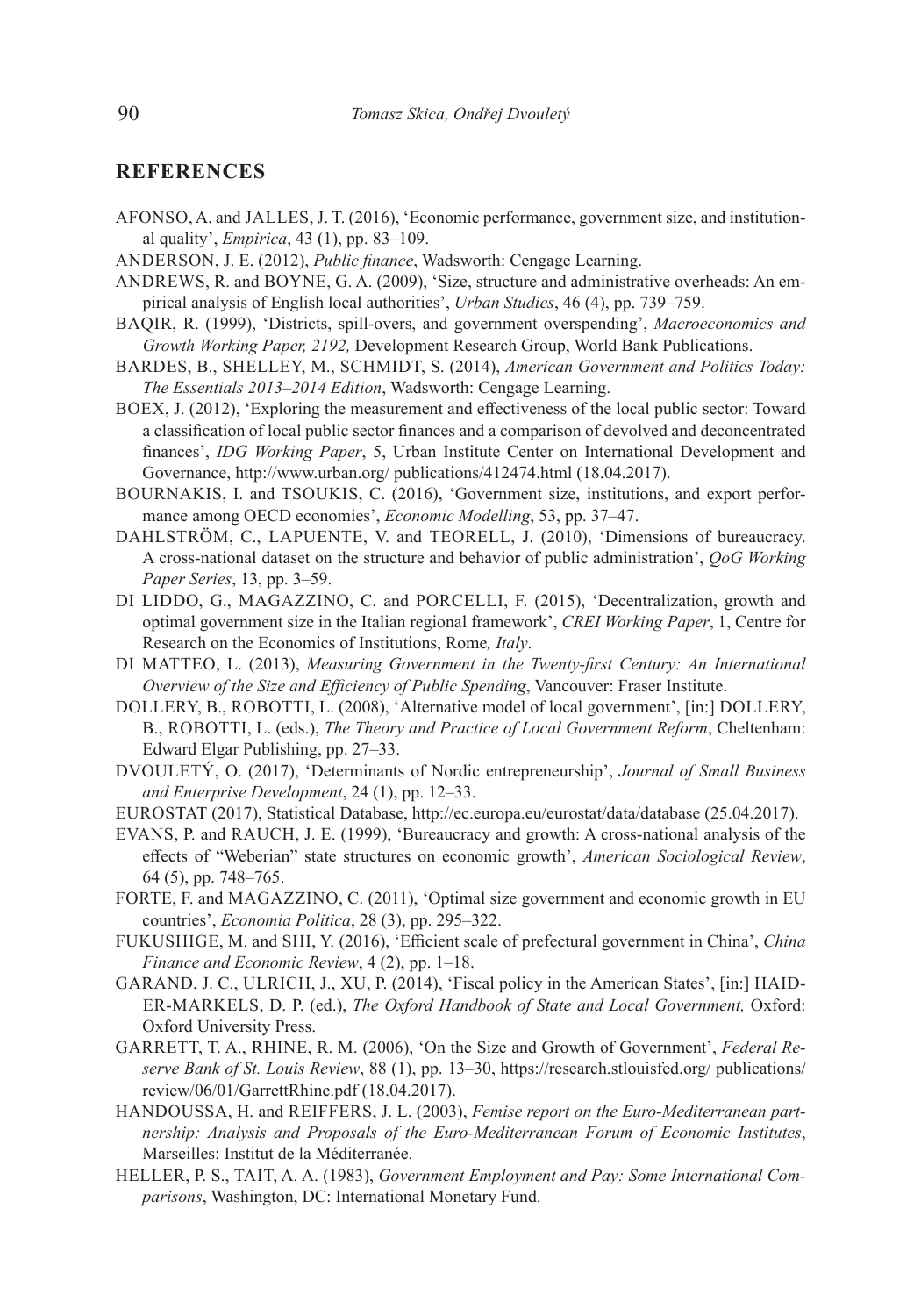- HEMMING, R. (1991), 'Public expenditure measurement', [in:] CHU, K., HEMMING, R. (eds.), *Public Expenditure Handbook: A Guide to Public Policy Issues in Developing*, Washington, DC: International Monetary Fund, pp. 32–41.
- HIGGINS, M. J., YOUNG, A. T., LEVY, D. (2006), 'Federal, State, and Local Governments: Evaluating their Separate Roles in US Growth', *MPRA Paper*, 1014.
- IVANOV, S., TCHAVDAROVA, G., SAVOV, E., STANEV, H. (2002), 'Does Larger Mean More Effective? Size and the Functioning of Local Governments in Bulgaria', [in:] SWIANIEWICZ, P. (ed.), *Consolidation or Fragmentation? The Size of Local Governments in Central and Eastern Europe*, Budapest: Local Government and Public Service Reform Initiative Open Society Institute, pp. 167‒219.
- KALSETH, J., RATTSO, J. (1995), 'Spending and overspending in local government administration: A minimum requirement approach applied to Norway', *European Journal of Political Economy*, 11 (2), pp. 239–251.
- KARRAS, G. (1996), 'The optimal government size: further international evidence on the productivity of government services', *Economic Inquiry*, 34 (2), pp. 193–203.
- KOLAŘÍK, P., ŠUMPELA, V. and TOMEŠOVÁ, J. (2014), 'European Union's Cohesion Policy – Diversity of the Multi-Level Governance Concept, the Case Study of Three European States', *European Spatial Research and Policy*, 21 (2), pp. 193–211.
- LABONTE, M. (2010), *The Size and Role of Government: Economic Issues*, June 14, Congressional Research Service 7-5700, RL32162, http://fpc.state.gov/documents/ organization/145595. pdf (21.04.2017).
- MACKENZIE, G. A. (1991), 'Public sector employment', [in:] CHU, K., HEMMING, R. (eds.), *Public Expenditure Handbook: A Guide to Public Policy Issues in Developing*, Washington, DC: International Monetary Fund.
- MAGAZZINO, C. (2012), *Politiche di bilancio e crescita economica*, Torino: Giappichelli, pp. 137-169.
- Moja Polis (2017), *Moja Polis Polska pod lupą*, http://www.mojapolis.pl/ (25.04.2017).
- OBYDENKOVA, A. V. and SALAHODJAEV, R. (2017), 'Government size, intelligence and life satisfaction', *Intelligence*, 61, pp. 85–91.
- PEVCIN, P. (2012), 'Local Government in Slovenia: Structure, Size, and Expenditures', *Croatian and Comparative Public Administration*, 12, pp. 705‒724.
- PHILLIPS, K. L., CHEN, B. (2007), 'A panel data sensivity analysis of regional growth in China', [in:] LIN, S., ZHU, X. (eds.), *Private enterprises and China's economic development*, London: Routlege, pp. 126‒141.
- Polish Ministry of Finance (2017), [www.mofnet.gov.pl](http://www.mofnet.gov.pl) (25.04.2017).
- Polish Statistical Office (2017), <http://stat.gov.pl/>(25.04.2017).
- SABRA, M. M. (2016), 'Government size, country size, openness and economic growth in selected MENA countries', *International Journal of Business and Economic Sciences Applied Research*, 9 (1), pp. 39–45.
- SALVINO, R. (2007), 'Home Rule Effects on State and Local Government Size', *Working Paper*, 701, Atlanta: Georgia State University.
- SCULLY, G. W. (2000), 'The growth-maximizing tax rate', *Pacific Economic Review*, 5 (1), pp. 93–96.
- SCULLY, G. W. (2002), 'Economic freedom, government policy and the trade-off between equity and economic growth', *Public Choice*, 113 (1), pp. 77–96.
- SCULLY, G. W. (2003), 'Optimal taxation, economic growth and income inequality', *Public Choice*, 115 (3), pp. 299–312.
- SELLERS, J. M., BARNES, J., HOFFMANN-MARTINOT, V., SHIPPER, A. (2003), *Between national state and local society: Infrastructures of local governance in developed democracies*, Cleveland, OH: University of South California.